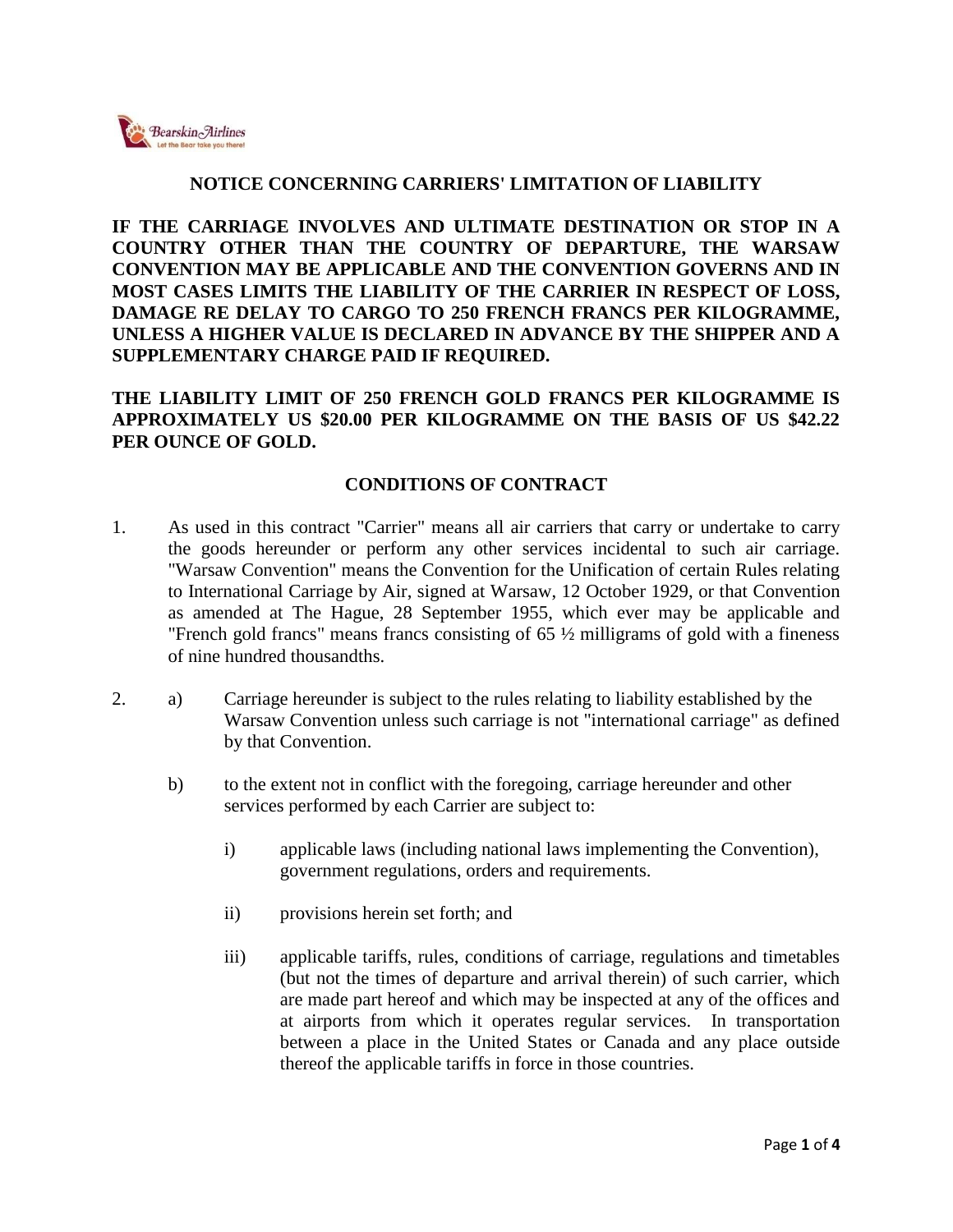- 3. The first Carrier's name may be abbreviated on the face hereof, the full name and its abbreviations being set forth in such Carrier's tariffs, conditions of carriage, regulations and timetables. The first Carrier's address is the airport of departure shown on the face hereof. The agreed stopping places (which may be altered by Carrier in case of necessity are those places, except the place of departure and the place of destination, set forth on the face hereof or shown in Carrier's timetables as scheduled stopping places for the route. Carriage to be performed hereunder by several successive carriers is regarded as a single operation.
- 4. Except as otherwise provided in Carrier's tariffs or conditions of carriage, in carriage to which the Warsaw Convention does not apply Carrier's liability shall not exceed US \$20.00 or the equivalent per kilogramme of goods lost, damaged or delayed, unless a higher value is declared by the shipper and a supplementary charge paid.
- 5. If the sum entered on the face of the Air Waybill as "Declared Value for Carriage" represents an amount in excess of the applicable limits of liability referred to in the above Notice and in these Conditions and if the shipper has paid any supplementary charge that may be required by the Carrier's tariffs, conditions of carriage or regulations, this shall constitute a special declaration of value and in this case Carrier's limit of liability shall be the sum so declared. Payment of claims shall be subject to proof of actual damages suffered.
- 6. In cases of loss, damage or delay of part of the consignment, the weight to be taken into account in determining Carrier's limit of liability shall be only the weight of the package or packages concerned.
	- NOTE: Notwithstanding any other provision for foreign air transportation as defined in the U.S. Federal Aviation Act, as amended, in case of loss or damage or delay of a shipment or part thereof, the weight to be used in determining the carrier's limit of liability shall be the weight which is used (or a *pro rata* share in the case of a part shipment loss, damage or delay) to determine the transportation charge for such shipment.
- 7. Any exclusion or limitation of liability applicable to Carrier shall apply to and be for the benefit of Carrier's agents, servants and representatives and any person whose aircraft is used by Carrier for carriage and its agents, servants and representatives. For purposes of this provision Carrier acts herein as agent for all such persons.
- 8. a) Carrier undertakes to complete the carriage hereunder with reasonable dispatch. Carrier may substitute alternate carriers or aircraft and may without notice and with due regard to the interests of the shipper substitute other means of transportation. Carrier is authorized to select the routing or to change or deviate from the routing shown on the face hereof. This Subparagraph is not applicable to/from USA.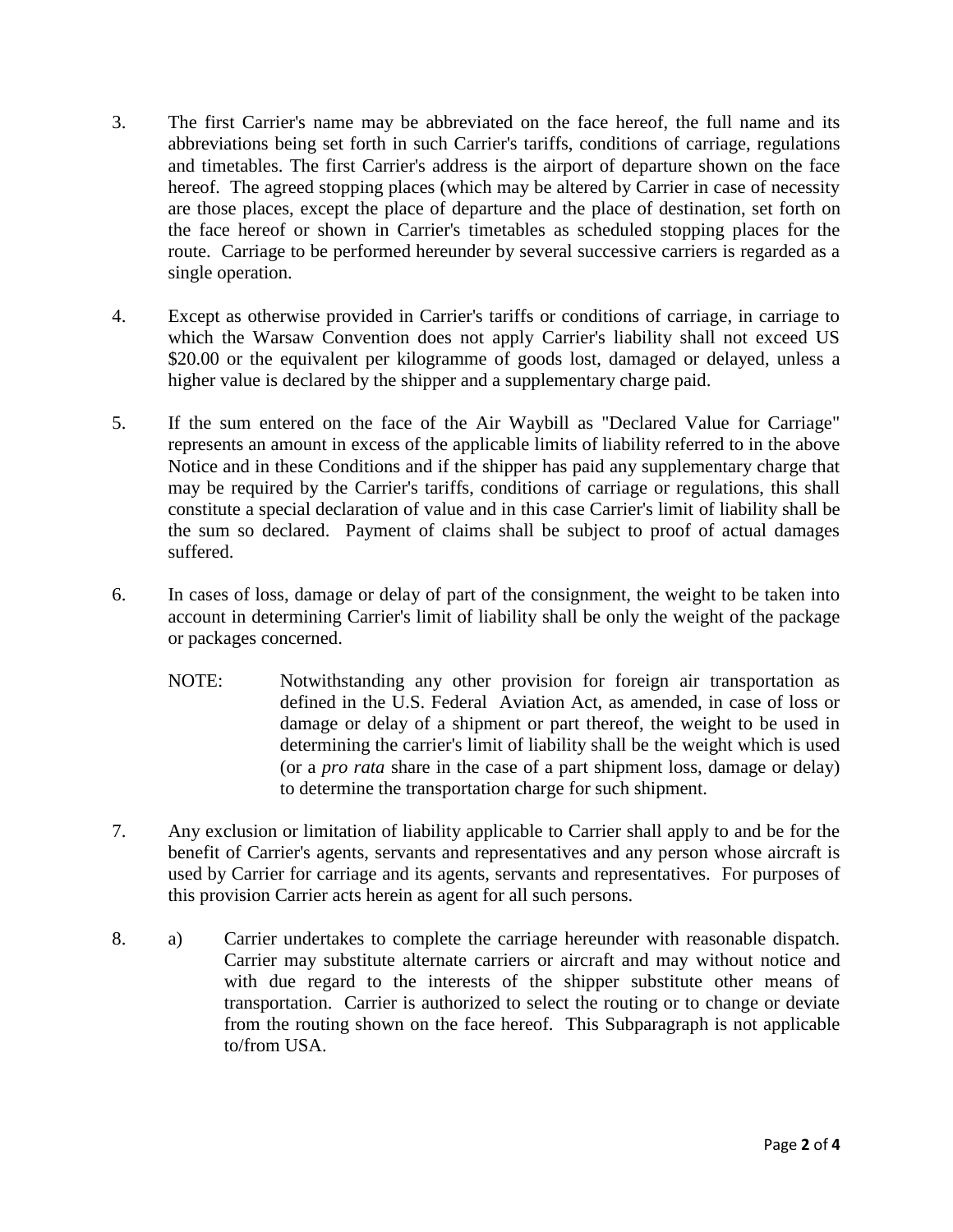- b) Carrier undertakes to complete the carriage hereunder with reasonable dispatch. Except within USA where carrier tariffs will apply, Carrier may substitute alternate carriers or aircraft and may without notice and with due regard to the interests of the shipper substitute other means of transportation. Carrier is authorized to select the routing or to change or deviate from the routing shown on the face hereof. This Subparagraph is applicable only to/from USA.
- 9. Subject to the conditions herein, the Carrier shall be liable for the goods during the period they are in its charge or in the charge of its agent.
- 10. a) Except when the Carrier has extended credit to the consignee without the written consent of the shipper, the shipper guarantees payment of all charges for carriage due in accordance with Carrier's tariffs, conditions of carriage and related regulations, applicable laws (including national laws implementing the Convention), government regulations, orders and requirements.
	- b) when no part of the consignment is delivered, a claim with respect to such consignment will be entertained even though transportation charges hereon are unpaid.
- 11. Notice of arrival of goods will be given promptly to the consignee or to the person indicated on the face hereof as the person to be notified. On arrival of the goods at the place of destination, subject o the acceptance of other instructions from the consignor prior to arrival of the goods at the place of destination, delivery will be made to, or in accordance with the instructions of the consignee. If the consignee declines to accept the goods or cannot be communicated with, disposition will be in accordance with instructions of the consignor.
- 12. a) The person entitled to delivery must make a complaint to the Carrier in writing in the case
	- i) of visible damage to the goods, immediately after discovery of the damage and at the latest within 14 days of receipt of the goods.
	- ii) of other damage to the goods, within 14 days from the date of receipt of the goods.
	- iii) of delay, within 21 days of the date the goods are placed at his disposal, and
	- iv) of non-delivery of the goods, within 120 days from the date of the issue of the Air Waybill;
	- b) for the purpose of Subparagraph a) above complaint in writing may be made to the Carrier whose Air Waybill was used, or to the first Carrier or to the last